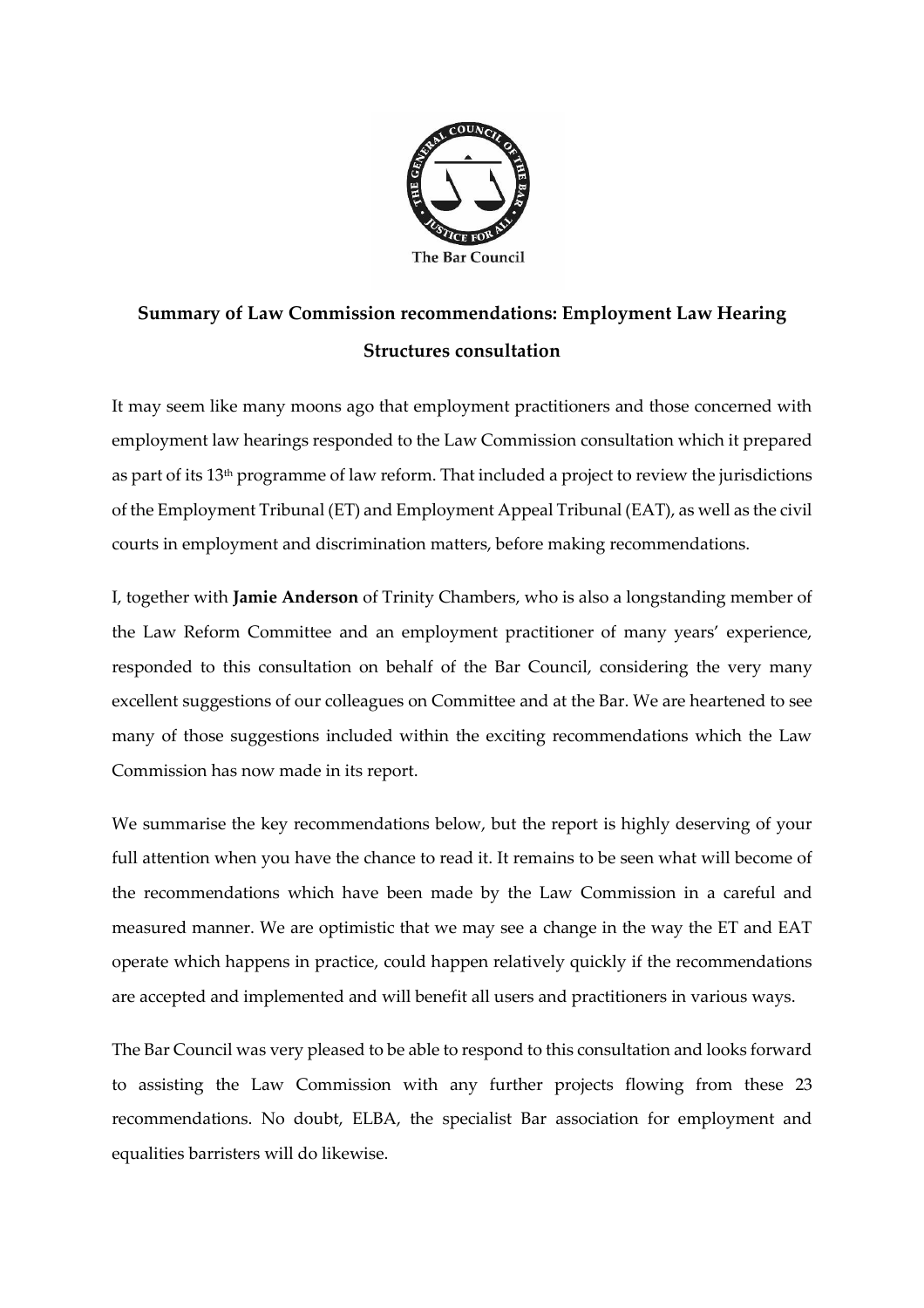### **TIME LIMITS**

- 1. The Law Commission recommends one single time limit for all claims brought in the ET: 6 months.
- 2. Where an extension of time may be granted on the basis of the reasonably practicability test, this ought now to be the just and equitable test, thus giving the ET a wider discretion and aligning the extension of time tests, with the latter being the test applicable to discrimination complaints.
- 3. In relation to breach of contract complaints, the recommendation is that the six-month time limit should run as follows:
	- a. Where the claim for breach is brought during the subsistence of the employment contract then it must be presented within six months of the date of the alleged breach (see paragraph 12 below);
	- b. Where the claim for breach is brought after the termination of the employment contract, it must be presented within six months of termination;
	- c. Where the alleged liability arises after the termination of the contract, the claim must be brought within six months of the alleged liability arising.
- 4. In relation to equal pay claims, the Law Commission recommends giving the ET discretion to extend time if it is just and equitable to do so.
- 5. Were this simplification to be adopted, it would likely be welcomed by litigants in person, charities providing advice on a pro bono basis, those for whom a 3-month time limit may be especially onerous e.g. someone on parental leave or with a disability or health condition. Conversely, the extension from 3 to 6 months is unlikely to cause substantial uncertainty for employers who might argue it is unfair to have the Sword of Damocles hanging over the business for extended periods of time.

#### **JUDGES**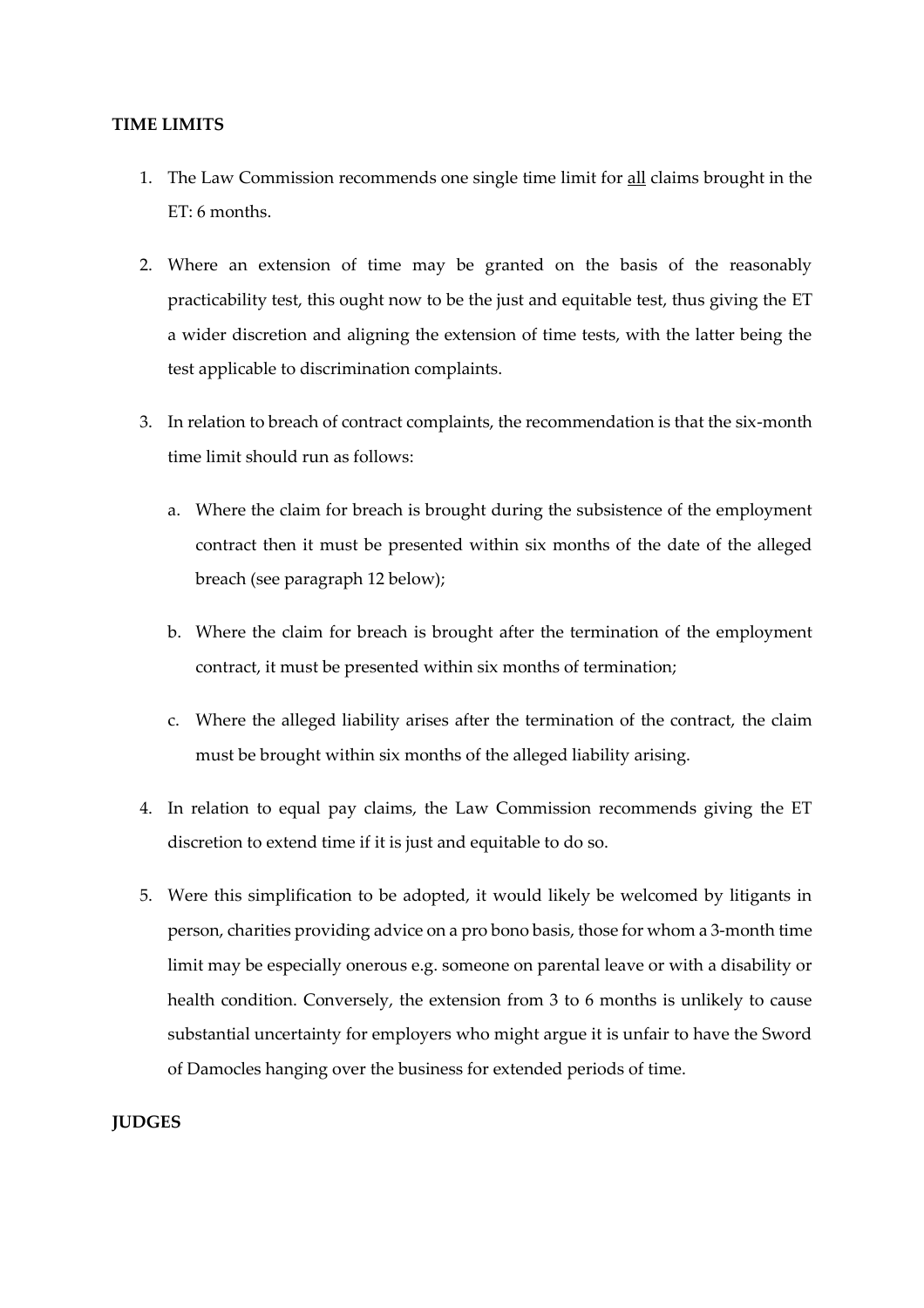- 6. The expertise of Employment Judges (EJs) is to be shared. The Law Commission recommends that EJs with experience of hearing discrimination claims should be deployed to the County Court to hear non-employment discrimination claims.
- 7. This is a recommendation which may well provide a great benefit to many, but it will depend on adequate resourcing as with so many others. At present, the County Court relies heavily on District Judges who have specialist knowledge of the Equality Act 2010 and fee paid assessors for cases in which they are called for.

# **WIDER CONTRACTUAL JURISDICTION**

- 8. These has always been what the Civil Courts Structure Review (Lord Briggs) describes as an awkward area of shared and exclusive jurisdiction in the fields of employment and discrimination law. The Law Commission notes in its report the far-reaching recommendations made in that review, which fall outside the remit of the Law Commission's consultation and recommendations. You may recall that these included the creation of a whole new Employment & Equalities Court.
- 9. In any event, the Law Commission recommends that ETs should have jurisdiction to hear claims for damages for breach of contract (and employer's counterclaims) or for sums due under the contract even where the employment has not come to an end; that is to say, widening the jurisdiction currently conferred upon the ET by the Employment Tribunals Extension of Jurisdiction (England and Wales) Order 1994. Additionally, it is recommended that such claims ought also to be within the ETs' jurisdiction where the liability itself arises after the employment has been terminated.
- 10. The recommendations include enabling the ET to determine claims for unquantified sums pursued by way of an unlawful deduction from wages under Part II ERA and to apply set off principles to claims limited to established liabilities for quantified amounts extinguishing the Part II ERA claim.
- 11. I use the term "employment" above, but one of the recommendations which will no doubt be welcomed by many low paid workers in particular is the recommendation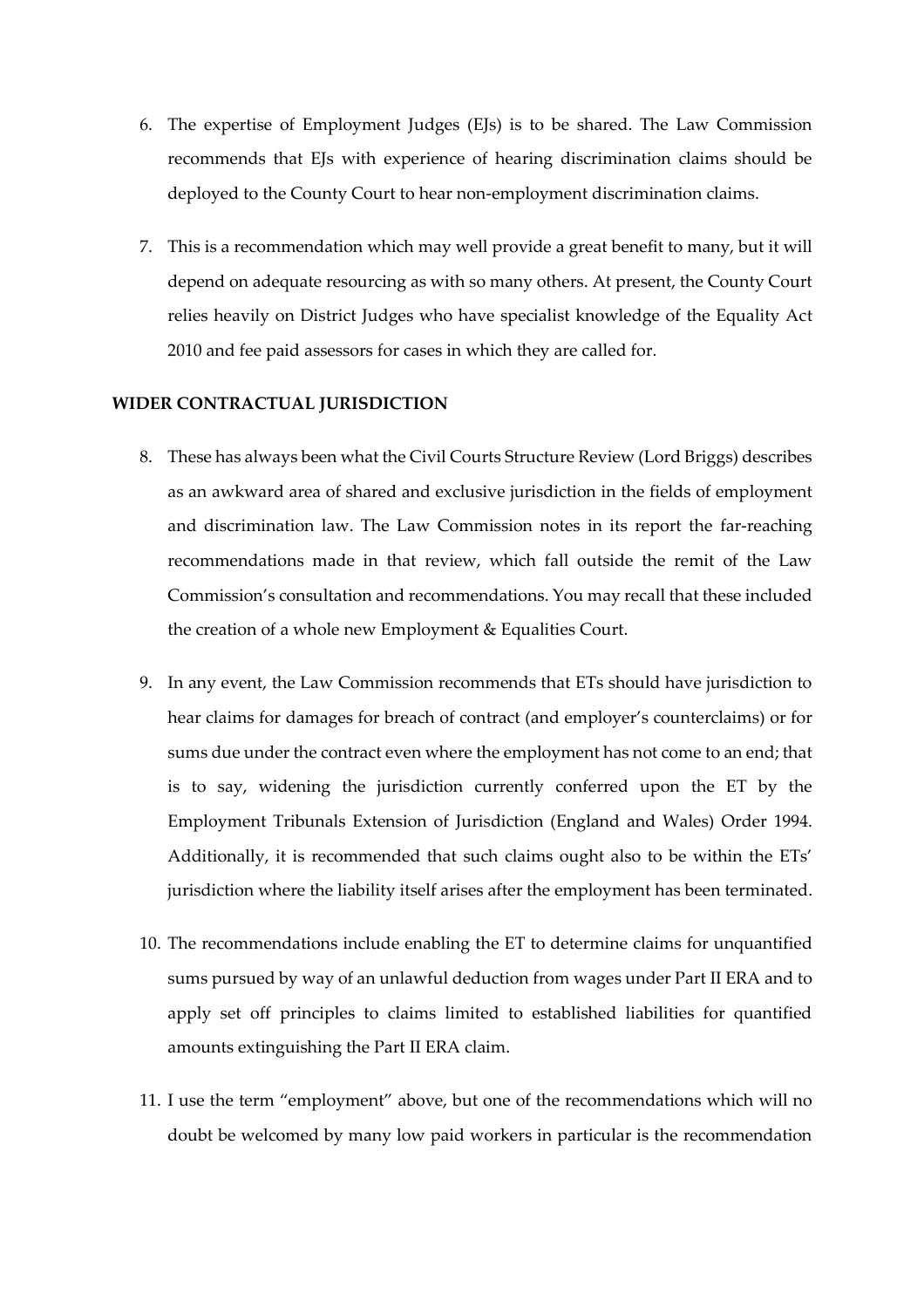that all such contract claims may be brought by workers within the definition of section 230(1)(b) Employment Rights Act 1996 ('ERA') i.e. Limb B workers.

- 12. Settling or perhaps affirming the settlement of a legal dispute that raged briefly before a decision of the Court of Appeal (*Agarwal v Cardiff University & Anor* [2019] ICR 433), the Law Commission recommends that the ET should have jurisdiction to interpret and construe contracts of employment under sections 10 and 11 ERA in order to exercise their jurisdiction under Part I.
- 13. Finally, the Law Commission recommends raising the current £25,000 limit to compensation in respect of claims (and employers' counterclaims) to £100,000 and thereafter maintaining parity with the limit for contractual claims in the County Court.

### **JOINT AND SEVERAL LIABILITY**

14. Potentially settling another grey area, the Law Commission recommends that respondents to discrimination claims in the ET *should* be able to claim a contribution from others who are jointly and severally liability along the same lines as is provided for in section 2(1) Civil Liability (Contribution) Act 1978.

#### **ENFORCEMENT**

- 15. The Law Commission recommends looking into a means by which enforcement can stay within the ET and the use of the BEIS ET Penalty Scheme, so it is automatically triggered whenever the ET makes an award. This scheme enables the naming and shaming as well as fining of respondents which do not pay on time.
- 16. Many of these recommendations have been discussed amongst legal practitioners for a number of years and were, no doubt, informed by the input of 72 respondents to the consultation when it closed in January 2019 and it is to be hoped that they are given life and impetus in due course.

# **HIGH COURT**